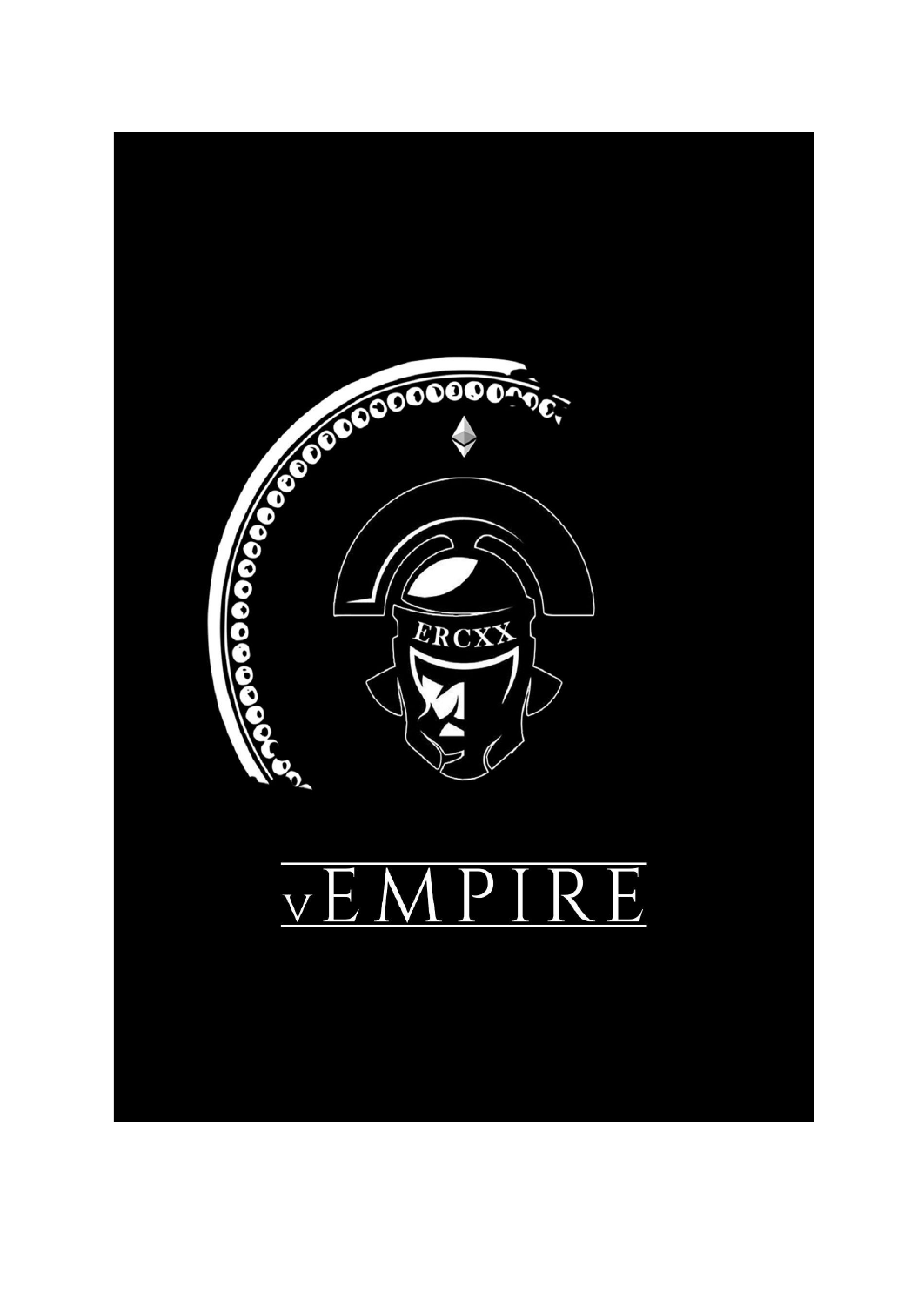# **vEMPIRE DDAO**

## **A Democratic Decentralised Autonomous Organisation & The Front Line Against Centralisation**

Original Draft Whitepaper by Romulus & Remus. Written by Dominic Ryder

#### [romulus@v-empire.digital](mailto:romulus@v-empire.digital.com) remusable remusare remusare remusare remusare remusare remusare remusare remusare remusare remusare remusare remusare remusare remusare remusare remusare remusare remusare remusare remusare remusar

This document serves to outline the vEmpire DDAO, a new, fairer system of DAO which rewards honour and loyalty to the DDAO in more or equal measure to monetary contributions. The Empire's goal is to highlight centralisation in supposedly decentralised projects, & bring power back to the communities where their founders, contributors and whales have and will not, relinquish control.

The Empire serves to invade and remind these projects that stakeholders share equal value to token owners. Moreover, decentralisations lack of regulation can, and has, shown to lead to monopolies when unchallenged by the community. This is especially prevalent where voting rights, coins, and/or NFTs are centred around a small percentage of high token wallets.

The Empire's first conquest & invasion will be the metaverse & metaverse projects. Here we establish our base and begin the elimination of centralisation from the decentralised world. There are many reasons for entering the metaverse as our initial conquest;

- 1) The Empire is open to diplomatic solutions and so we plan to establish embassies.
- 2) Upon scouting of these projects, we have found them to be straying from their values and allowing centralised entities to take an unreasonable share of power from the communities they serve.
- 3) The monopolies and corporates in these metaverses have so much power that they are now leasing property, keeping up to 80% plus of the profits whilst leaving the users & community with a fractional percentage.
- 4) The gaming community in the real world has always been shoehorned into using the same large corporate gaming providers. Independent developers & creators have been pushed out and forced into wage labour for these gaming giants.

The Empire cannot allow the gaming community to be forced, again, (but now in the virtual world) into the hands of these gaming giants.

The vEmpire DDAO distributes value generated by a basket of pools and LP services to stakeholders. The DDAO functions as a cooperative, whereby stakeholders earn vEmpire's token (VEMP) for providing collateral and, via a staking mechanism, receive a share of the fee revenues generated by supported DeFi services, pools, NFTs and any fees generated from the DDAOs contributions on the platform or in any metaverse.

The VEMP work token effectively encapsulates the intrinsic value of the VEMP services basket. The VEMP token can be staked into xVEMP to grant pro-rata governance rights over all operation concerns of the DeFi services' provision. Income generated for the Empire will be gifted to xVEMP holders. Staking derivatives will also be enabled via locked pools on top of the supported DeFi protocols.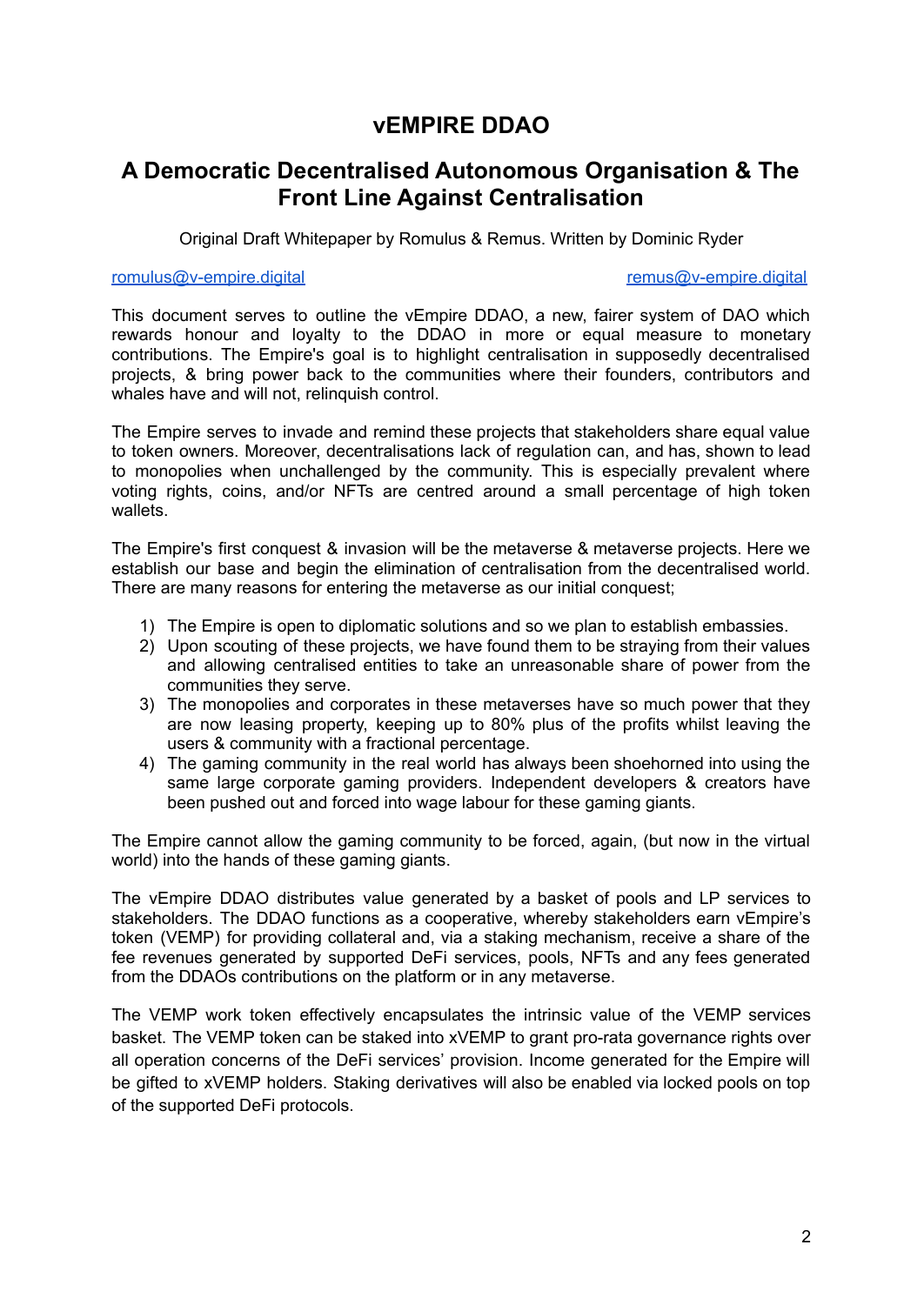| 1.1 - The VEMP Tokens, vEmpire Gamer Token                                 | 4  |
|----------------------------------------------------------------------------|----|
| <b>VEMP</b>                                                                | 4  |
| <b>xVEMP</b>                                                               | 4  |
| <b>xsVEMP</b>                                                              | 5  |
| 1.2. The Empire's Invasion of the Metaverse                                | 5  |
| 1.3 - The DDAO - Democratised decentralized autonomous organization        | 6  |
| 1.4 - Token distribution and protecting our Soldiers                       | 7  |
| 1.5 - VEMP Token Airdrop                                                   | 7  |
| 2.1 The Empire compounds APY inside strategies whilst you compound outside | 8  |
| 2.2- Incentivising Metaverse tokens onto the platform                      | 8  |
| 2.3 - LAND leasing, buying & maintenance of the DDAO                       | 9  |
| 3.1 - Metaverse limitations                                                | 10 |
| 3.2 Vegas City, Metaverse Group/Ventures & Founders who won't let go       | 10 |
| 3.3 - Marketing & Development Schedule                                     | 11 |
| <b>Marketing Schedule &amp; Development schedule</b>                       | 11 |
| 4.1 - Tokenomics & emission schedule                                       | 12 |
| 4.2 - Inflation Table                                                      | 12 |
| 5.1 - The Battles & Playing Card Game                                      | 13 |
| 5.2 - The Empires Gladiators and the kings of men                          | 14 |
| 5.3 - Fair Game                                                            | 14 |
| <b>5.4 - Lore</b>                                                          | 15 |
| 5.5 - Trading Card Games                                                   | 16 |
| 5.6 - Wearables & No Soldier Left Behind                                   | 16 |
| Card proof of concept                                                      | 17 |
| 6.0 - Disclaimer                                                           | 20 |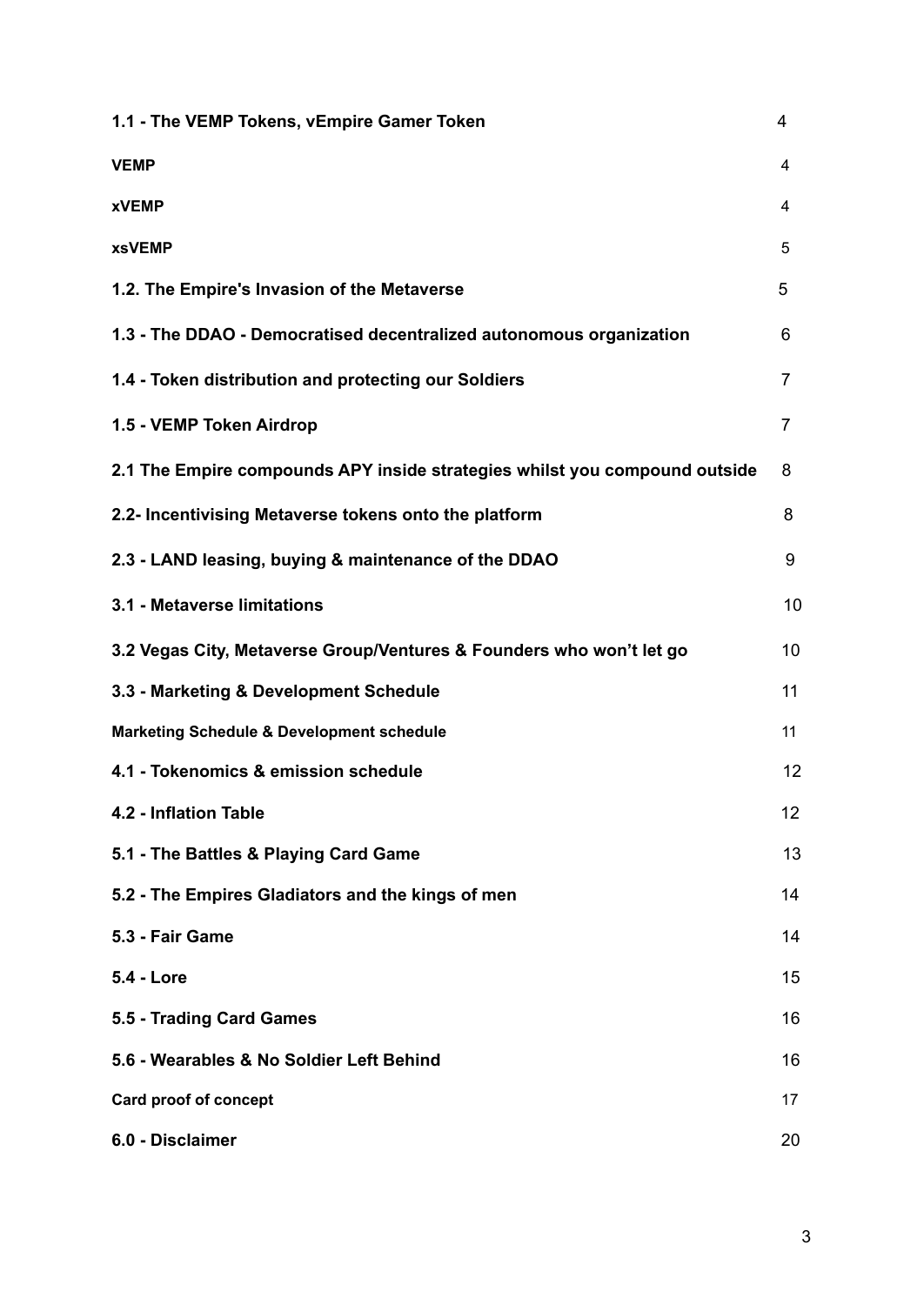### **1.1 - The VEMP Tokens - vEmpire Gamer Token**

#### **VEMP**

Integral to the protocol is the VEMP token. This is the native token for the Empire and is the currency used to reward trading card battle winners, liquidity providers, stakers and the DDAO. At present, Metaverses only have MANA or other native tokens being used on world for content. Eventually, we would hope to be in a position to influence VEMP onto the platform as well.

Upon successful launch of V2, the Land and Estates purchased will be monetized and rebuilt in the aesthetiques of the Empire. All profits will be distributed to the DDAO. The first parcels of land are likely to be;

- An Embassy & NFT art gallery for purchase of trading cards & vEmpire wearables
- A Colosseum, gladiator gambling and NFTs
- Chariot Racing Track, gambling and Charioteer NFTs
- Army Barracks & Bedsit, native Metaverse token charged per "nights stay", VEMP drop into wallet, effectively a foreign exchange service until VEMP can be accepted onto other worlds

#### **xVEMP - Governance Token**

VEMP holders can stake their tokens for xVEMP, this will earn them rewards and voting rights in the DDAO, which will give them control of the Empire's invasion, conquest and expansion.

As profits from battles and later, monetized land, gets gifted to the DDAO (xVEMP holders), the value of xVEMP will rise, meaning rewards are harvested upon unstaking from the DDAO. This rewards loyalty to the Empire as early stakers will benefit as illustrated by the equation below;

R = Interest Rate as a decimal T = Years

 $(1-R)^{\wedge}(1^*T)$ 

| For examples below $T = 6$ months = 0.5 | $(1VEMP-0.3)^{(1*0.5)}$ = 0.836 xVEMP |  |
|-----------------------------------------|---------------------------------------|--|
| For examples below $T = 1$ Year = 1     | $(1VEMP-0.3)^{(1*1)} = 0.7$ xVEMP     |  |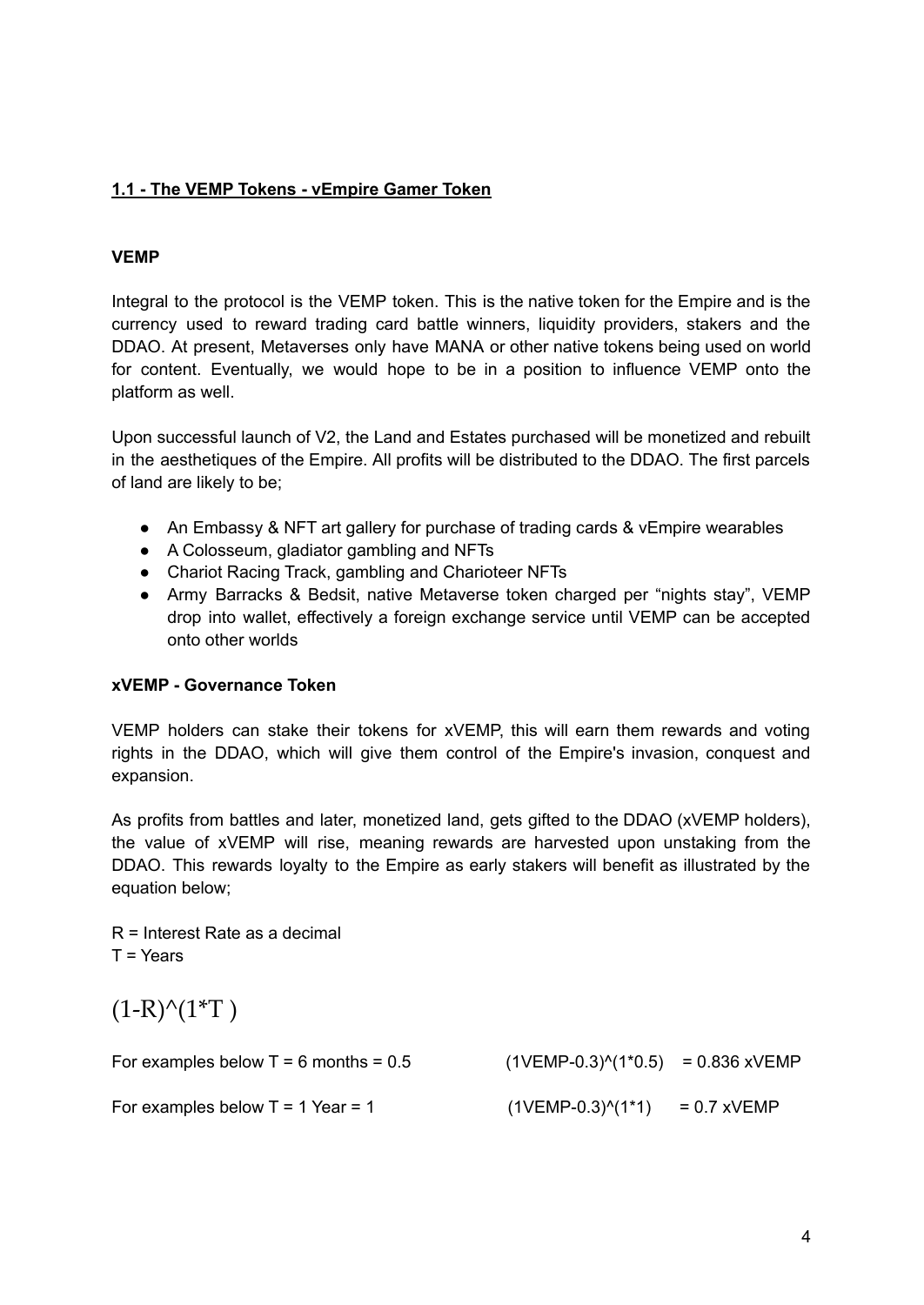DDAO Launches - 1 VEMP = 1 xVEMP

Day 1 Soldier stakes and receives the above as no rewards have yet been distributed The DDAO (as an example) sits at 30% APY which is gifted over the next 6 months

6 months later a new Soldier joins the Empire and stakes 1 VEMP This VEMP is worth 0.836 xVEMP as the xVEMP has had 6 months of rewards already paid at 30% APY

1 Year later (6 months on from the example directly above) at the same APY, 1 VEMP is now worth 0.7 xVEMP.

This incentivises early adoption as xVEMP should only increase in value against VEMP

#### **xsVEMP - Battle Token**

For soldiers to train and fight battles xVEMP is allocated into pools which will effectively burn a percentage of the tokens and reward them to the battle winners. The pools will differ in percentage burns so people can take as much risk as they please. See **section 5.1** for details

#### **1.2 - The Empires invasion of the Metaverse**

#### **Why the Metaverse? Most have DAOs?**

The Empire's mission is to remind decentralised entities across the blockchain universe of their commitment to their users and communities. There are a few areas where Decentraland for example has strayed from this

<https://decentraland.org/blog/announcements/security-council/>

*"Aside from the DAO, we think there should be a group of people tasked with preventing and handling security issues on LAND and Estate contracts. This group of people, which we're calling the Security Advisory Board, will effectively act as guarantors of contract security, tasked with the job of providing swift response to bug reports."*

The announcement above from Decentraland introducing the security council was based on responding to tech security. However the council has now evolved to overseeing all proposals & these five individuals deciding what is and isn't; *"badly intended or that could harm the ecosystem"*

The Empire wishes the security council return to its previous purpose.

<https://docs.decentraland.org/decentraland/community-voting/>

We would like to take this opportunity to assure the security council that we have nothing but good intentions and will cause no harm. Our purpose is to give Decentraland back its namesake, and we see this as an honourable quest.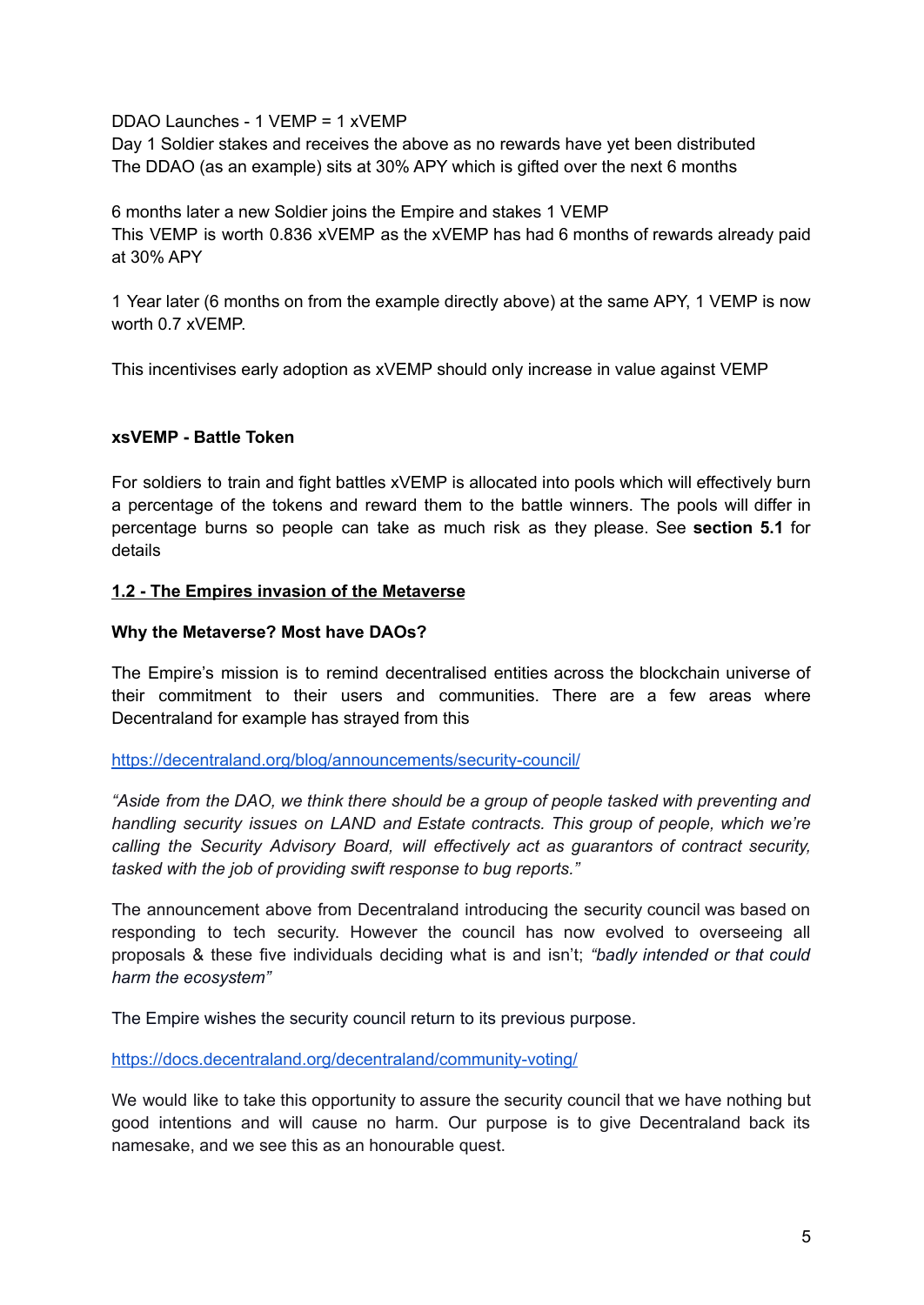The Empire is also against outside centralised entities leasing their land parcels and taking anything over 50% of the profits. There should be equality & harmony amongst businesses and users in the Metaverese, without one profiteering from the other.

The vEmpire DDAO will invade by continuously purchasing land in Metaverse protocols until we have a solid and overwhelming presence. By directing emissions to SAND, MANA, STARL & AXS pools initially on the platform, it will give a substantial yield which we hope & would intend, to capture the majority of the market there will be for metaverse staking as no other protocol is doing what vEmpire plans to do..

#### **1.3 - The DDAO - Democratised decentralized autonomous organization**

A standard DAOs voting power is decided by the number of governance tokens the wallet that is voting holds rather than a democratic vote. This means that founders, developers and high net worth investors have an advantage over the many in a standard DAO. The Empire's soldiers have the same rights as the Empire's officers & generals when it comes to democracy & governance, and so all wallets holding over \$1,000 will have one vote, the only reason it is not \$1 is bots. Having this lower threshold can lead to bots and so all votes will be reviewed for suspicious activity and to prevent Sybil Attacks.

The Empire rewards loyalty above all, loyalty comes with promotions & promotions come with rewards. As this is a DDAO and not a DAO, we reward based on time spent staked and not amount staked. Of course as above, this is open to abuse by bots & so the minimum amount of xVEMP needed to qualify for the ranks below is a monetary amount equating to \$10,000. There are no ranges above this and promotions can still be earnt by smaller wallets but these will be from applications submitted and reviewed. Wearables and banners will be customised for the different levels.

| - Auxiliary |
|-------------|
| - Legion    |
| - Bannerman |
| - Centurion |
| - Officer   |
| -General    |
|             |

See **section 5.6** for details on wearables & applications for promotions outside of the above criteria.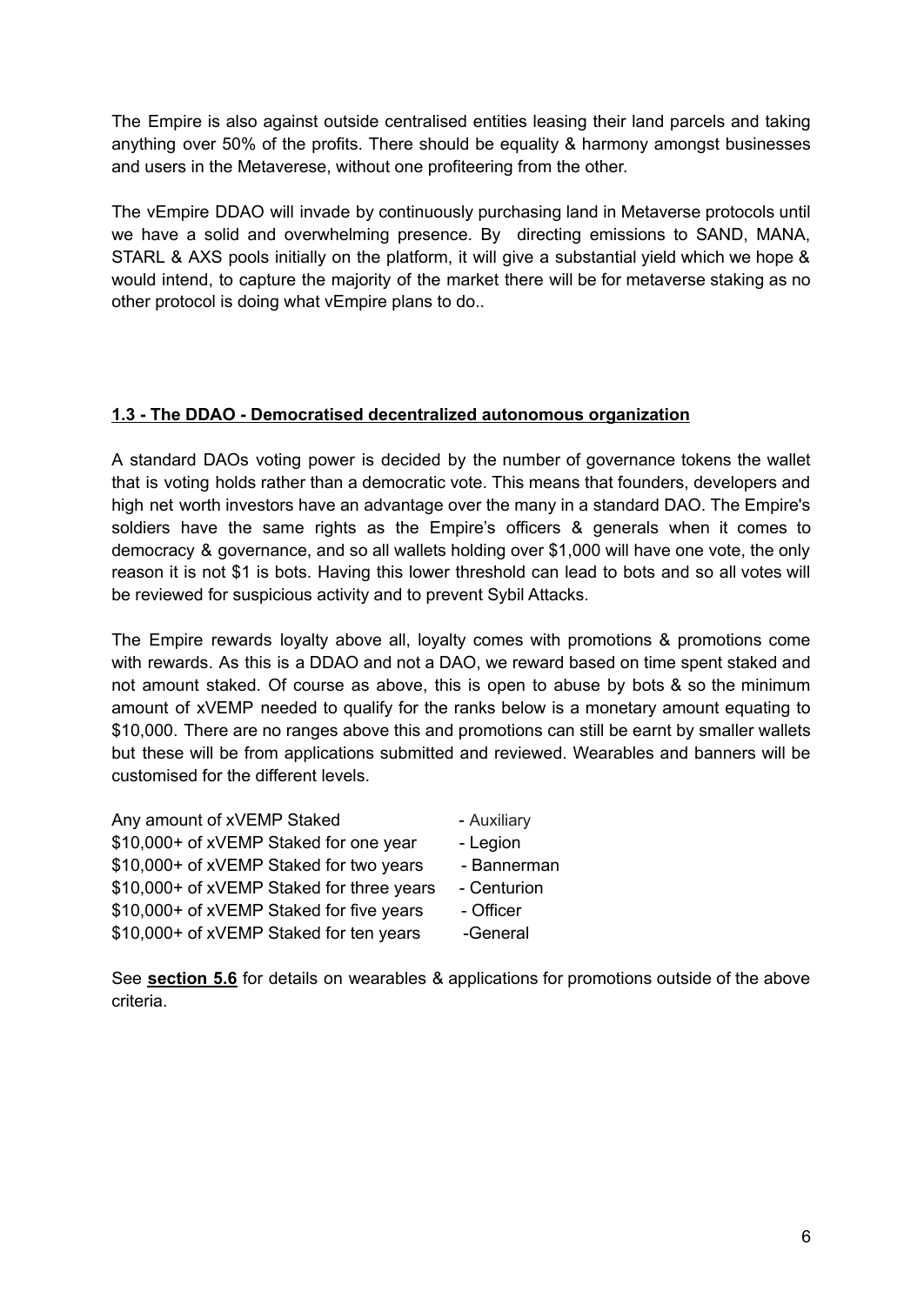#### **1.4 - Token distribution and protecting our Soldiers**

The founders will not sell tokens worth more in monetary value than their previous PAYE incomes earned prior to creation of the project, at any point in the first year of the project. The founders will sell no tokens at all unless the circulating supply is worth well in excess of 1 Million in the first year.

The founders have also agreed they will never sell tokens worth more than their previous incomes any year after that until the projects circulating supply is worth significantly more than 10 Million. This does not include token sales for development which will be decided by the DDAO upon completion of V2 L1. The above agreement is only changed if the circulating supply of tokens hits 100M in market capitalisation where the limits are moved to percentages beginning at 1%.

Developers and early contributors with tokens in excess of 5M will have 95% of their tokens locked for a minimum of five years, vesting linearly. Token holders not in excess of 5M will have their tokens locked for a minimum of 18 months, vesting linearly.

#### **1.5 - VEMP Token airdrop**

The Empire has no quarrel with and loves the people and users of the Metaverse, it is the greedy large centralised estate owners we wish to battle with. The Empire wants to show the people of all worlds that we come in peace.

Existing users & landowners will be able to claim wearables from [www.v-empire.digital](http://www.v-empire.digital) upon launch of the platform. Selected worlds will qualify for these wearables. As ever, the Empire rewards loyalty and those who claim and wear the empire's colours in respective Metaverses will qualify for the airdrop of VEMP.

For LAND owners to qualify you should add the VEMP logo & colours to your land and houses to show solidarity with the project and the Empires invasion.

The Empire can and will evolve through the ages with the buildings and units in the Metaverse, effectively invading from the Iron Age and releasing NFTs and features in more recent ages as the Empire expands to new horizons. If relationships develop with other projects that support our cause then these too may be included for VEMP distribution.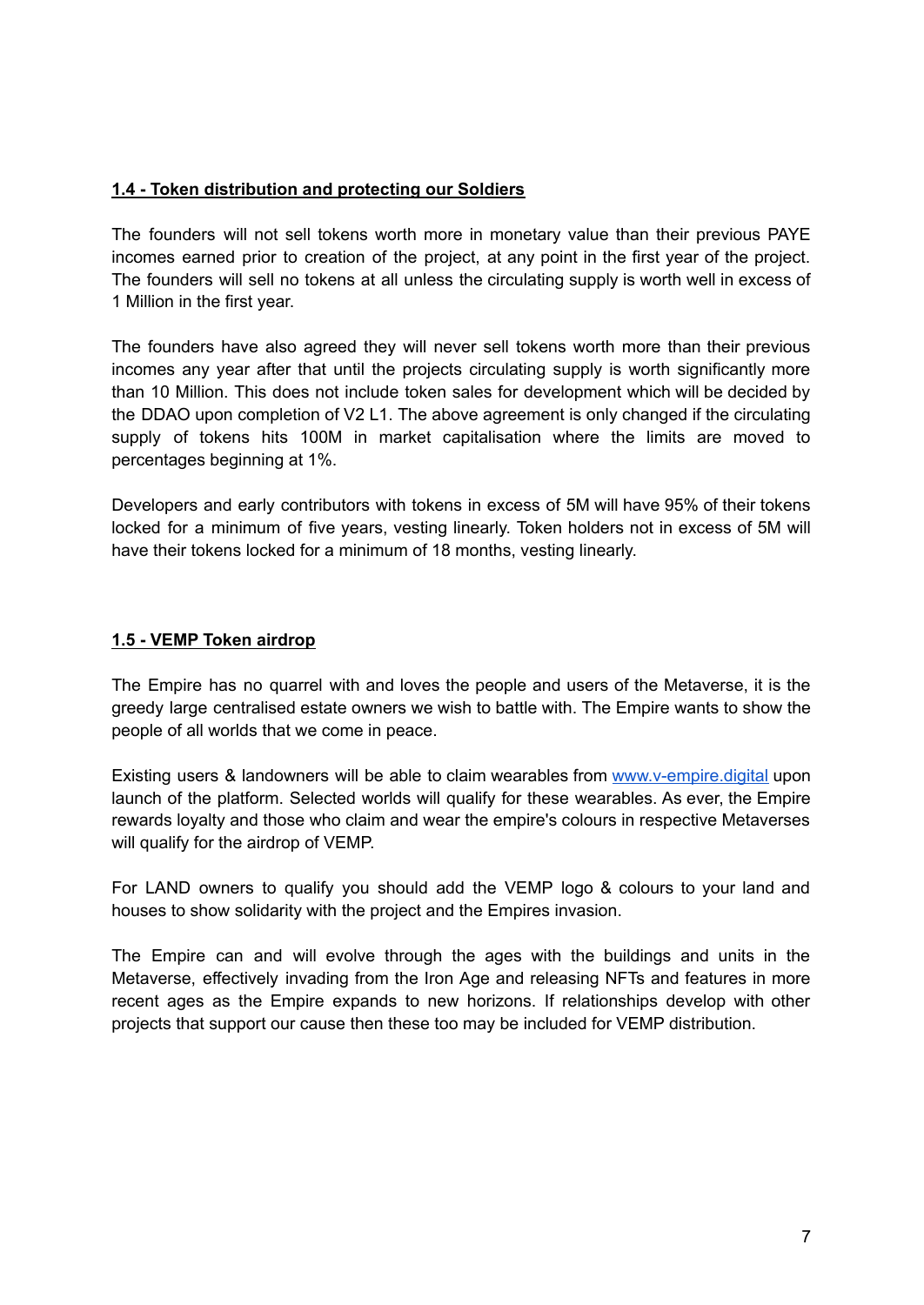#### **2.1 The Empire compounds APY within its strategies for consistent APY growth even with increased volume**

The Empires strategies are unique in that not only can the user compound APY by staking yield from one pool into another themselves, the strategies are also designed to naturally compound yield by reinvesting profits to buy more LAND. This means that the additional land monetized will grow the APY so that increased users of the strategy will not necessarily have a detrimental effect on the yield of the pools as it would in most other pools on DeFi DAOs.

#### **2.2 - Incentivising Metaverse tokens onto the platform**

The Empire's initial conquest remains the metaverse, with the first voyage destined for Decentraland, The Sandbox, Starlink & Axie infinity. The Empire plans to raise a warchest with the below strategy. This strategy below as an example, as always, rewards honour & loyalty by providing early stakers with yields in both VEMP and in this case SAND. The other strategies are the same process except AXS which provides returns in SLP & AXS for triple yield aggregation.

The SAND staked is locked in the strategy for 6-12 months and the contributors to the strategy are rewarded forever for the time they remain staked. The initial yield will be purely VEMP, incentivised by the emissions schedule. This will be paid for a set number of months whilst LAND is purchased continually and monetised using the stakers SAND. Once the land is providing an income, the strategy will yield both VEMP & SAND until the full supply of VEMP is circulating.

Eventually the emissions schedule will stop providing a yield to this strategy but by this time the LAND purchased will be vast & sufficiently monetized that the strategy will still remain an attractive place for soldiers to stake their SAND or other tokens as they will still be rewarded with yield in their tokens from all the Empire's territories.

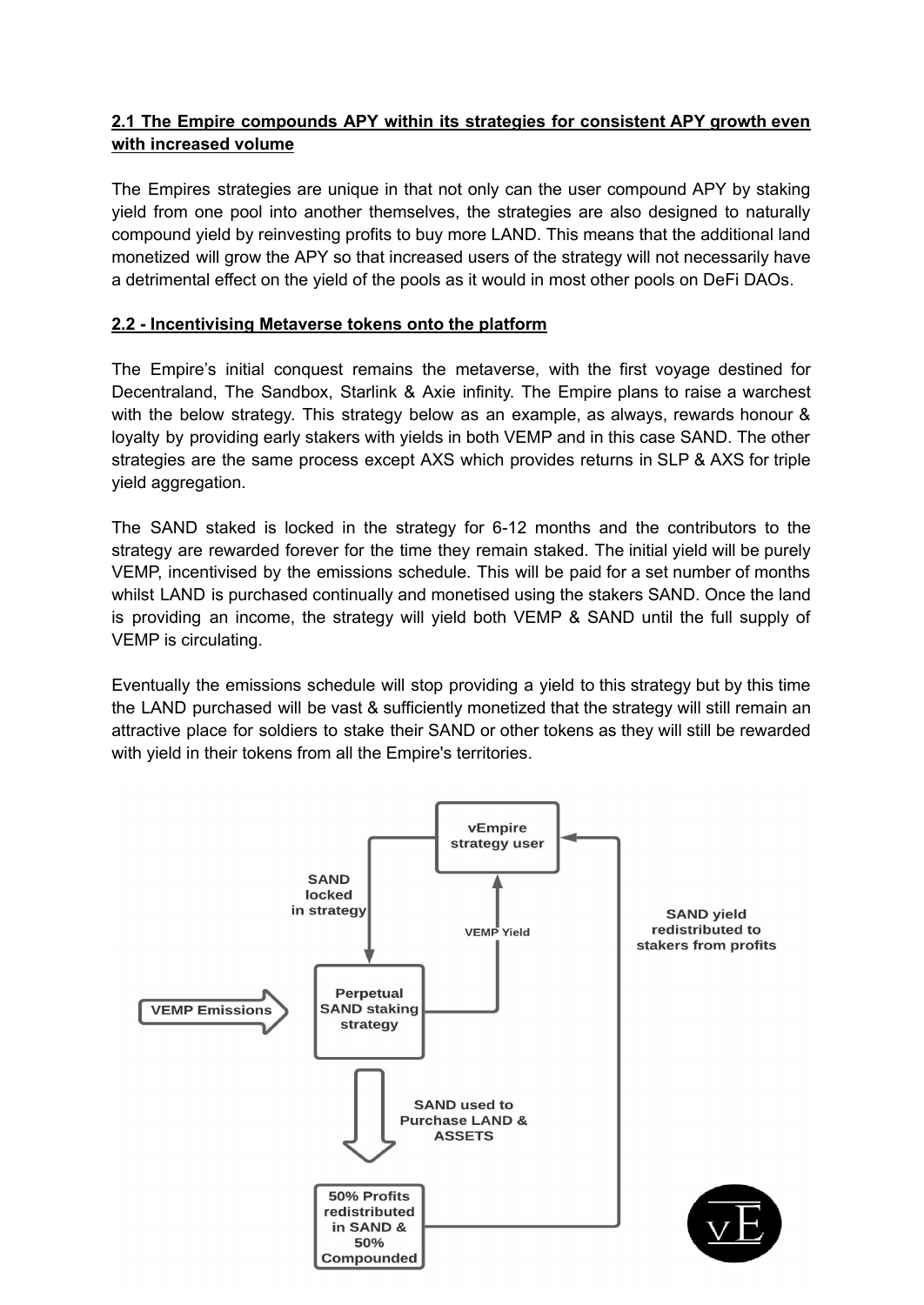### **2.3 - LAND leasing, buying & maintenance of the DDAO**

The DDAOs multiple and initial revenue streams are illustrated below. As well as metaverse tokens, the VEMP staked onto the platform (xVEMP) can act as collateral in order to borrow from AAVE and others to stake tokens into off platform strategies that will pay yields higher than the APY paid on the funds borrowed. The profit made will be paid back to the DDAO & xVEMP stakers. The DDAO will also decide if a percentage will be converted to Metaverse tokens to buy additional LAND for the Empire.

We will also lease LAND from property and estate owners for fixed term APYs, allowing fair and equal revenue streams from both the Metaverse population, the token holders, and from the Metaverses private landlords.

This land will be monetized and profits will be split, with the below example using MANA with 50% redistributed to xVEMP holders, and the other 50% being converted to MANA & used to purchase more land.

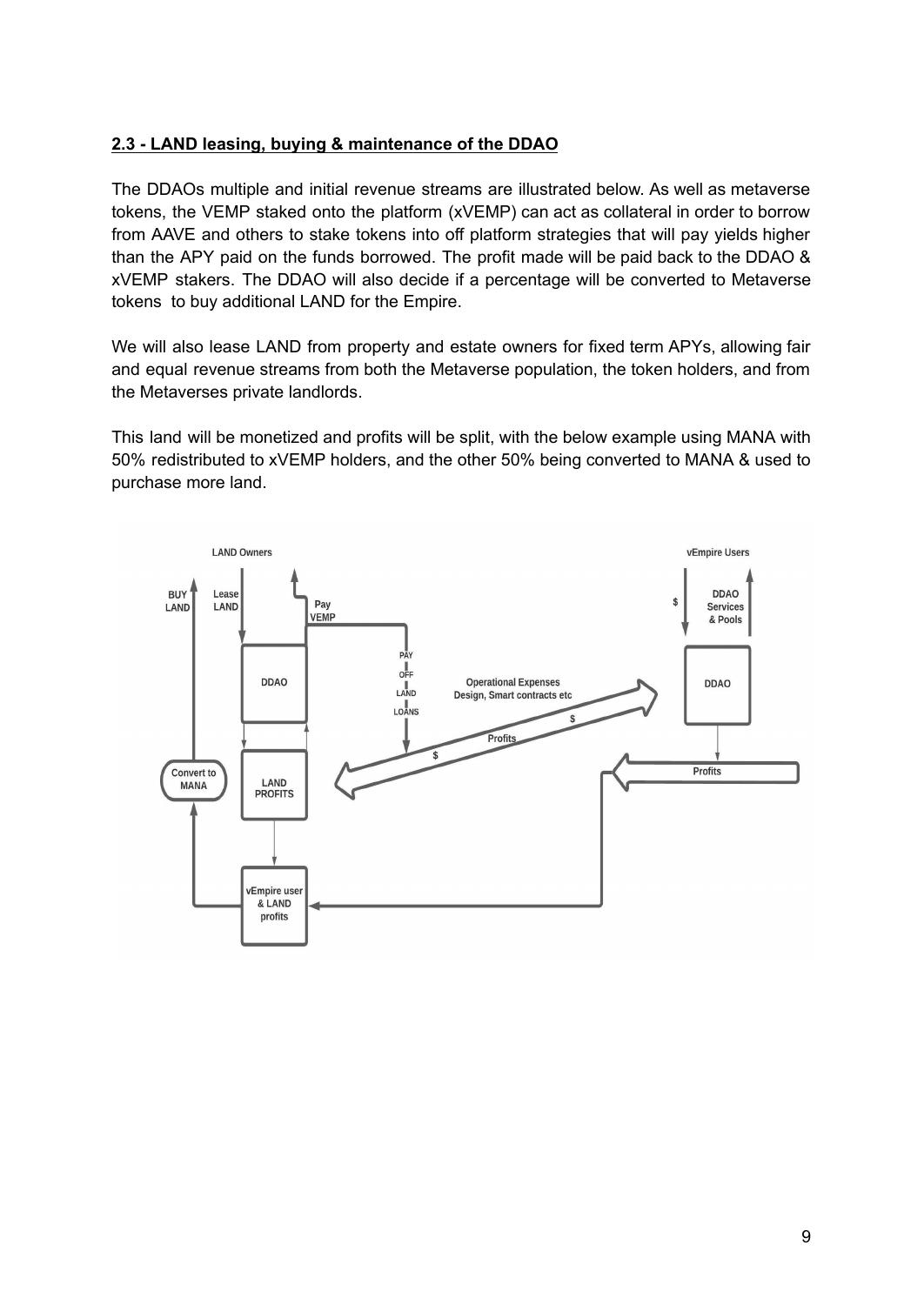#### **3.1 - Metaverse limitations**

Multiple projects have suffered from a similar lack of imagination by applying real world games to a virtual world. The Empire will look to expand and bring games and monetization which can only be possible in the virtual world, alongside allowing access to real world favourites if desired.

The Empire has found other tokens and DAOs in this space suffer from a few limitations;

- Barriers to entry. Governance votes where in some cases users need over \$100,000 just to vote.
- Rewards shared amongst DAOS. Other protocols in this space will also only allow those who partake in governance to benefit from rewards.

The Empires purpose however is to serve our loyal supporters, not to take advantage and reward those who have the biggest wallets. This is why governance proposals will be set at an acceptable monetary minimum which will start at \$10,000, rather than a percentage of tokens in distribution and all xVEMP owners will share in the rewards.

#### **3.2 Vegas City, Metaverse Group/Ventures & Founders who won't let go**

[Metaverse](https://metaversegroup.io/) Group & Decentraland have invested in [Vegas](https://www.vegascity.org/) City which is ok however the economy of Decentraland is changing with this and the Empire is seeing whales and centralised entities buying significant estates and leasing the land, keeping 70-80% of profits whilst the renters keep 20-30% The [Flamingos](https://www.vegascity.org/news/2019/10/19/the-flamingos) - Vegas City.

Land scarcity combined with corporates are pricing individual land owners out of decentraland, with multiple districts owned by the same individuals. Our DDAO will fight for change amongst the population of the Metaverse and seek to unite the land for a fairer and more prosperous future for all by implementing and advocating for limits on the amount of rental properties and rental income that can be gained from LAND leasing.

The Empire's conquest is to save the population and property owners of the land from becoming a capitalist haven of advertising, centralised corporations and to prevent the commoditization of users. Who will occupy the land when there is nothing but slot machines and adverts?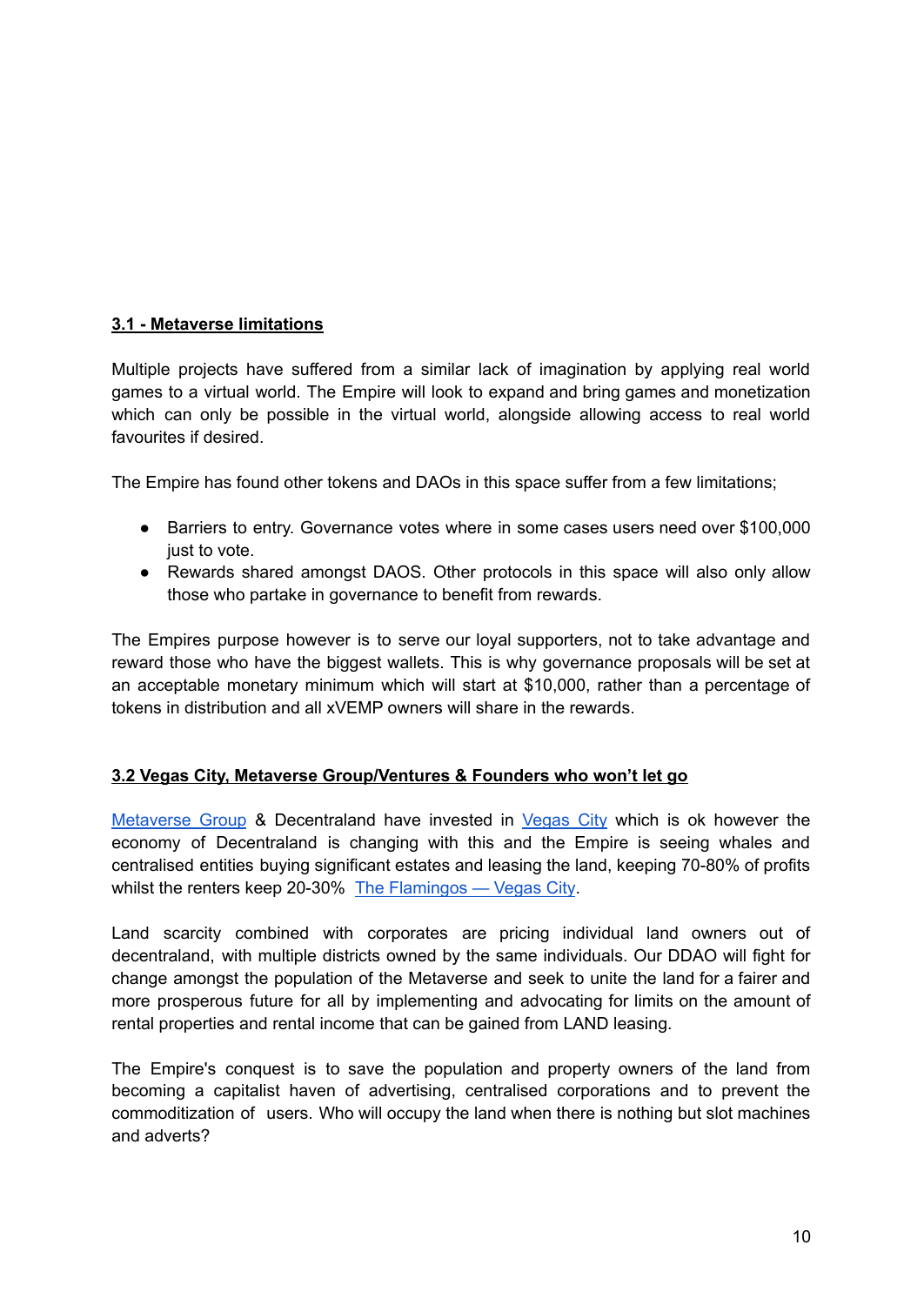#### **3.3 Development Schedule (with developers on board from the start)**

V1 Layer 1 - Completion of basic platform with NFTs launched on Opensea & ability to connect ETH wallets onto the website.

V1 Layer 2 - NFT boosts working & fully functioning trading card game launched on platform

V1 Layer 3 - This can coincide with Layer 4 if development is quick enough, Launch VEMP and airdrop to land owners who connect to the platform and advertise VEMP on their land/buildings. Wearables giveaway on platform for Metaverse token holders who connect to the platform and equip their empire wearables in the Metaverse.

V1 Layer 4 - Create the liquidity pools and the vEmpire DDAO.

V2 Layer 1 - Set/start the emissions schedule to incentivise Metaverse token staking. The majority of emissions from the blocks will be given to the initial pools, with space for diversification to follow into other strategies or projects the empire assesses.

V2 Layer 2 - LAND donations/leasing on and to the platform convert LAND to Empire aesthetics and begin the invasion of the Metaverse by using the tokens staked to buy land for vEmpire's DDAO.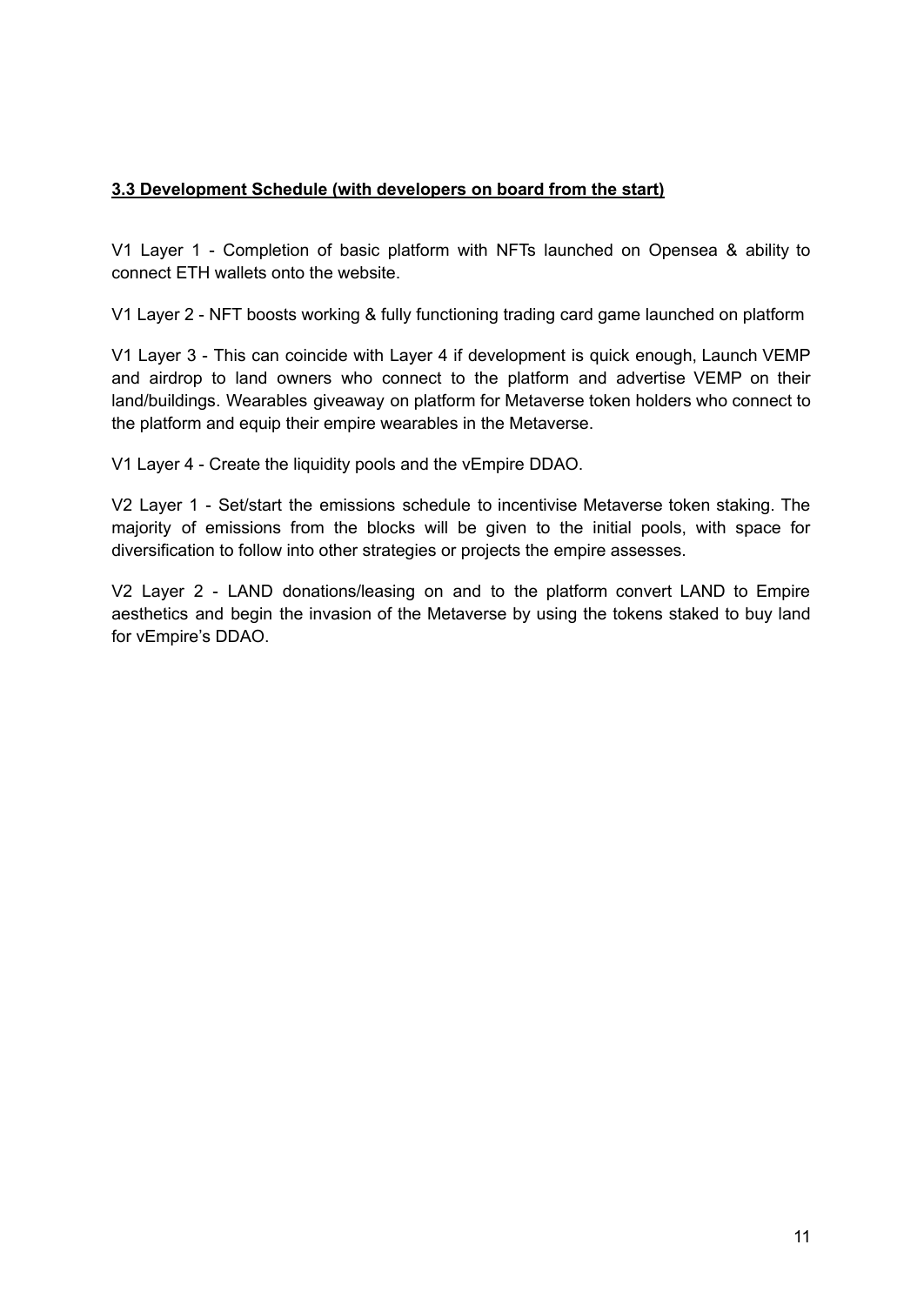#### **4.1 Tokenomics & emission schedule**

The Initial supply of VEMP will be 90M. In years one to three VEMP will be minted at 20 per block, reducing to 15 per block in years four to twelve, 10 per block in years thirteen to nineteen and 5 per block in years twenty and twenty one.

This equates to a total supply of 810,720,000 VEMP or 810,720m VEMP

X = Tokens Printed

Y = Block Rewards



## **4.2 Inflation table**

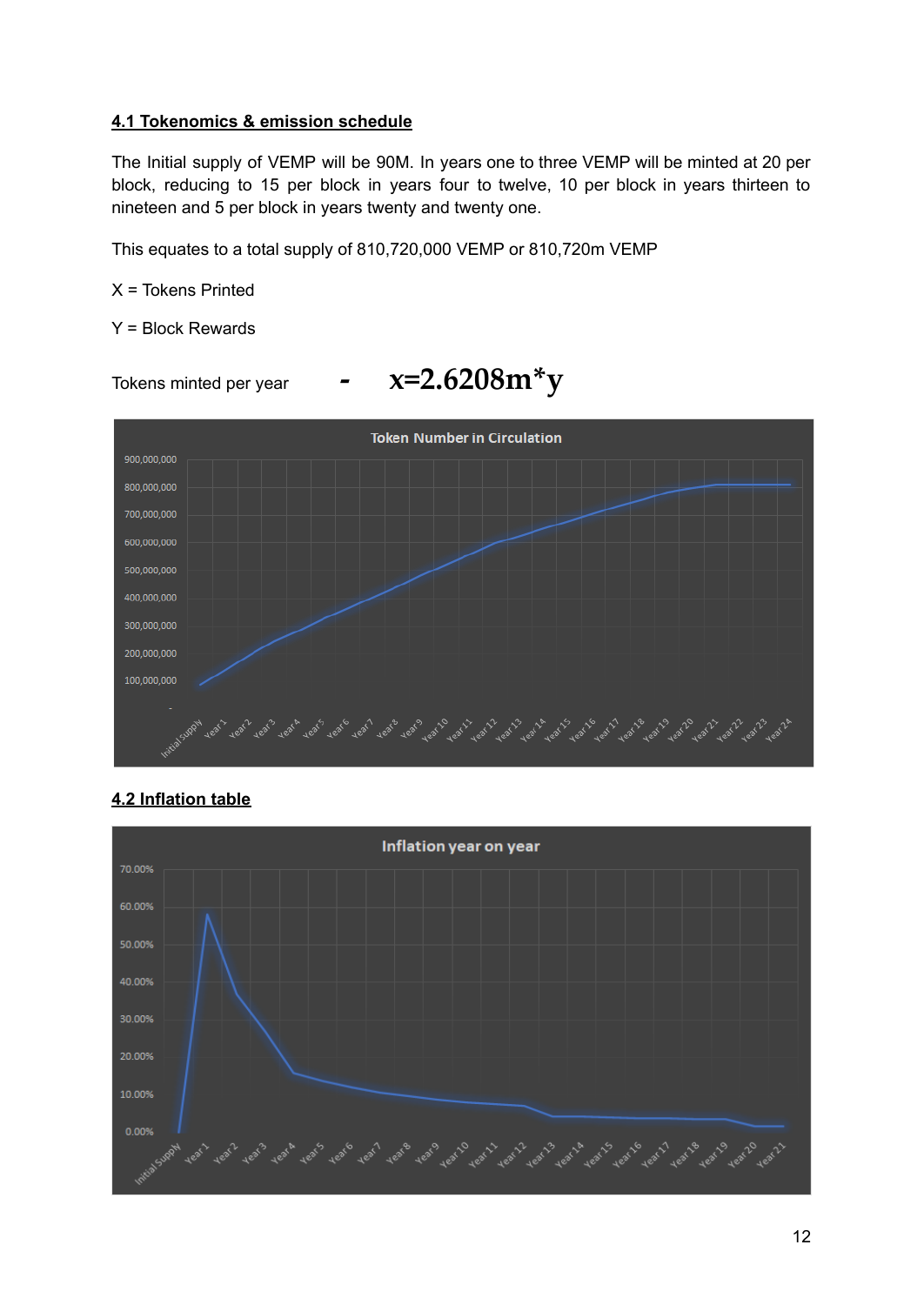### **5.1 - The Battles, The Arena & The Playing Card Game**

The Empire is coming to invade the Metaverse, but before that, the leader of the empire is to be decided between Romulus & Remus (5.4). Whoevers side has the most successful battles will have their colours and shields led into battle. Not all will have the courage for the Arena.

VEMP is staked for xVEMP. xVEMP can be staked/burnt, at a pre-agreed level e.g. a 10%, 25%, 50% which dictates the battle pool which will give the players xsVEMP. This is worth the same as xVEMP minus the percentage for the battle pool they have entered. To fight in The Arena is a great honour. To risk one's tokens for the advancement of the DDAO shows the true character of the soldiers, these brave gladiators will gain riches upon winning, but their losing counterparts' bravery will not go unnoticed by the DDAOs Emperors.

People in the Arenas pools can battle others for it and win tokens equivalent to their burn plus their opponents burn, minus a platform fee, which will be distributed to the DDAO (xVEMP holders). Example of a 50% burn pool battle -

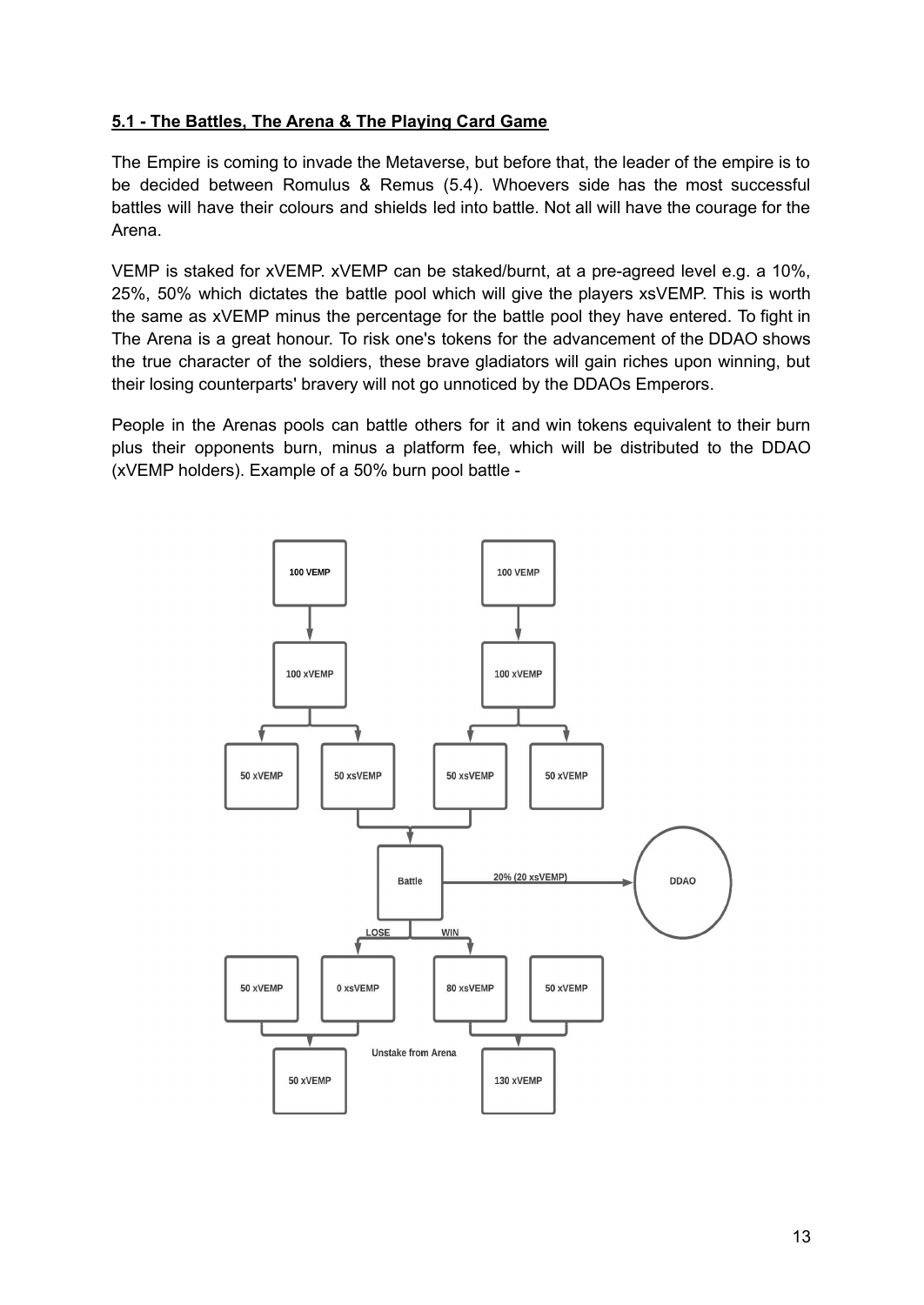#### **Discrete-time Markov Chain - xsVEMP Battle**

| <b>P(100VEMP)</b> | 0 |     | 0 | 0   | - 0      | 0 | 0 |   |  |
|-------------------|---|-----|---|-----|----------|---|---|---|--|
| P(100xVEMP)       |   |     |   |     |          | 0 | 0 |   |  |
| P(50xVEMP)        | 0 | 0.5 |   | 0   |          | 0 | 0 | 0 |  |
| P(50xsVEMP)       | 0 | 0.5 | 0 | 0   | 0        | 0 | 0 | o |  |
| P(0xsVEMP)        |   | o   | o | 0.5 | - 0      | 0 | 0 |   |  |
| P(80xsVEMP)       | 0 |     | o | 0.5 | $\Omega$ | 0 | 0 |   |  |
| P(130xsVEMP)      | 0 |     |   |     |          |   |   |   |  |

Players entering the arena (xsVEMP holders) will automatically have their ETH address entered into a weekly/monthly VEMP airdrop lottery to further incentivise battle, for every loss incurred their address will be entered again into the airdrop lottery so losers will have an increased chance of recouping some of their loss. Losers will also earn VEMPcon (contributor) points which can be swapped for additional trading cards.

#### **5.2 - The Empires Gladiators and the kings of men**

The Empire understands that entering into the arena is not without risk. To those with the bravery, every month those staked into xsVEMP and residing in the arena will have a chance to partake in a gladiator fight for all the DDAOs support. The prize will come from the DDAO and will not risk the soldiers' own funds. The soldiers will be chosen by the DDAO and will likely be those amongst us with the most fearless reputations.

#### **5.3 - Fair Game**

As above, losers are given a trading card in exchange for their loss of xVEMP/xsVEMP. This will make it easier for the losers to win future battles, however the card cannot and will not be worth more than the loss as this would incentivise players to lose. The trading card given for a loss will not be an NFT, this way it gives them an advantage for the future but not a financial incentive.

xVEMP holders will earn a percentage of yield based on a 20% cut of xsVEMP burnt for battles between xsVEMP holders. xsVEMP holders will earn additional tokens from battles they win from opponents, but xsVEMP holders would also get xVEMP yield plus the additional yield/tokens from battles they partake in and win. However they can also lose in their fights.

Trading card game & battle will be built first (V1 layer 1) then V2 will be actioned post token, which will be the preparation and invasion of the Metaverse. Depending on the method & results of the invasion, players will have the option to build houses, forts, towers or whatever they please with the potential to siege each other for rewards.

vEMPIRE is split into two Rival factions, Romulus & Remus. The DDAO will be a collection of both factions together. Players ETH addresses are automatically assigned their faction based on monthly voting power and battles won, this means that for 1 month, Romulus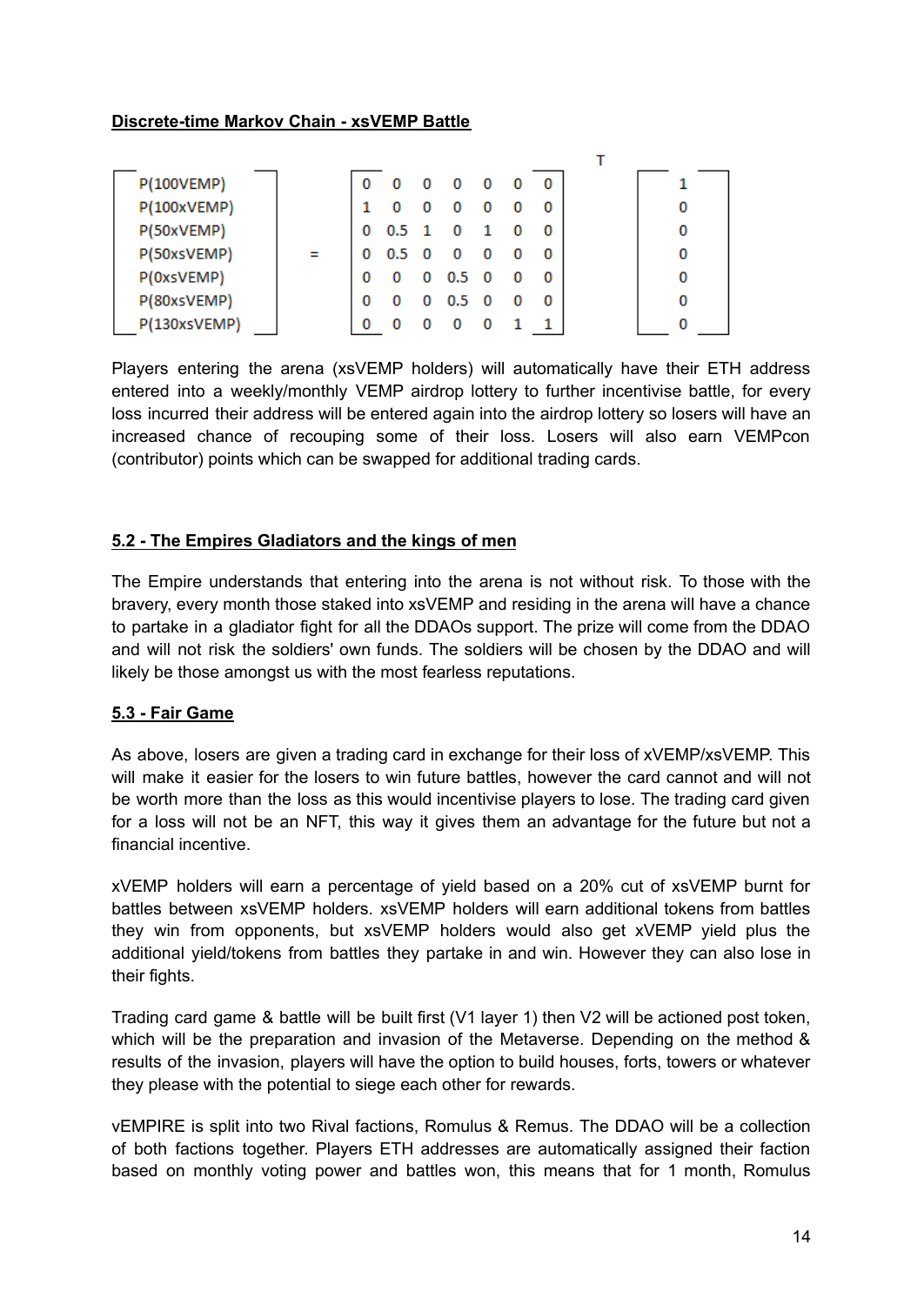holders may have an advantage over Remus holders, and the next month it may be different. This adds token purchase incentives to maintain competitiveness and liquidity for the project, whilst making sure that one faction will not have control over voting for a long period to maintain a level playing field. Voting power is rebalanced by new entrants to the project being assigned to the faction with the lower voting power and/or active voters. Factions will have different unlockable features & NFTs as well as colour codes.

#### **5.4 - Lore**

After years of quietly building military strength and governing the surrounding areas, the time has come for the Empire to expand its borders, and seek out new places to rule. The Empire has set its sights on the Metaverse, where there is the opportunity to invade the land of others and place the population under its command. Using the efficient military training honed over time, and the passion of its people, the Empire will soon encompass everything in its path.

All is not as unified as it may seem however. After the peaceful reign of the former Emperor, his two sons vy for leadership of the powerful Empire. Romulus and Remus never saw eye to eye, and each brother won't let the other get in the way of unlimited power.

Romulus is a strong leader of men, who wins the hearts of his people with responsibility, and promises of power and wealth.

Remus is the true son of the wolf. He is sly and conniving, and he will use underhand tactics in order to gain the advantage in battle. He may not be as popular as Romulus, but he will not be bested easily when it comes to playing the long game.

Each brother comes with their own army, with unique abilities and troops at their disposal. Use different soldiers for different scenarios to overcome any advantage the opponent might think they have over you.

Take the all out attack approach, and throw strong troops at your opponent to win through brute force, or use your cunning, and outplay your opponent by strategically removing their key players and increasing the number of cards in your hand.

Choose a faction and back a brother to the end, seeing him to his rightful place as the new Emperor. Train your army, invest your time and resources into building an unstoppable force, and take what belongs to you.Then you will see your colours flown as far as the eye can see in the conquest of the Metaverse and beyond.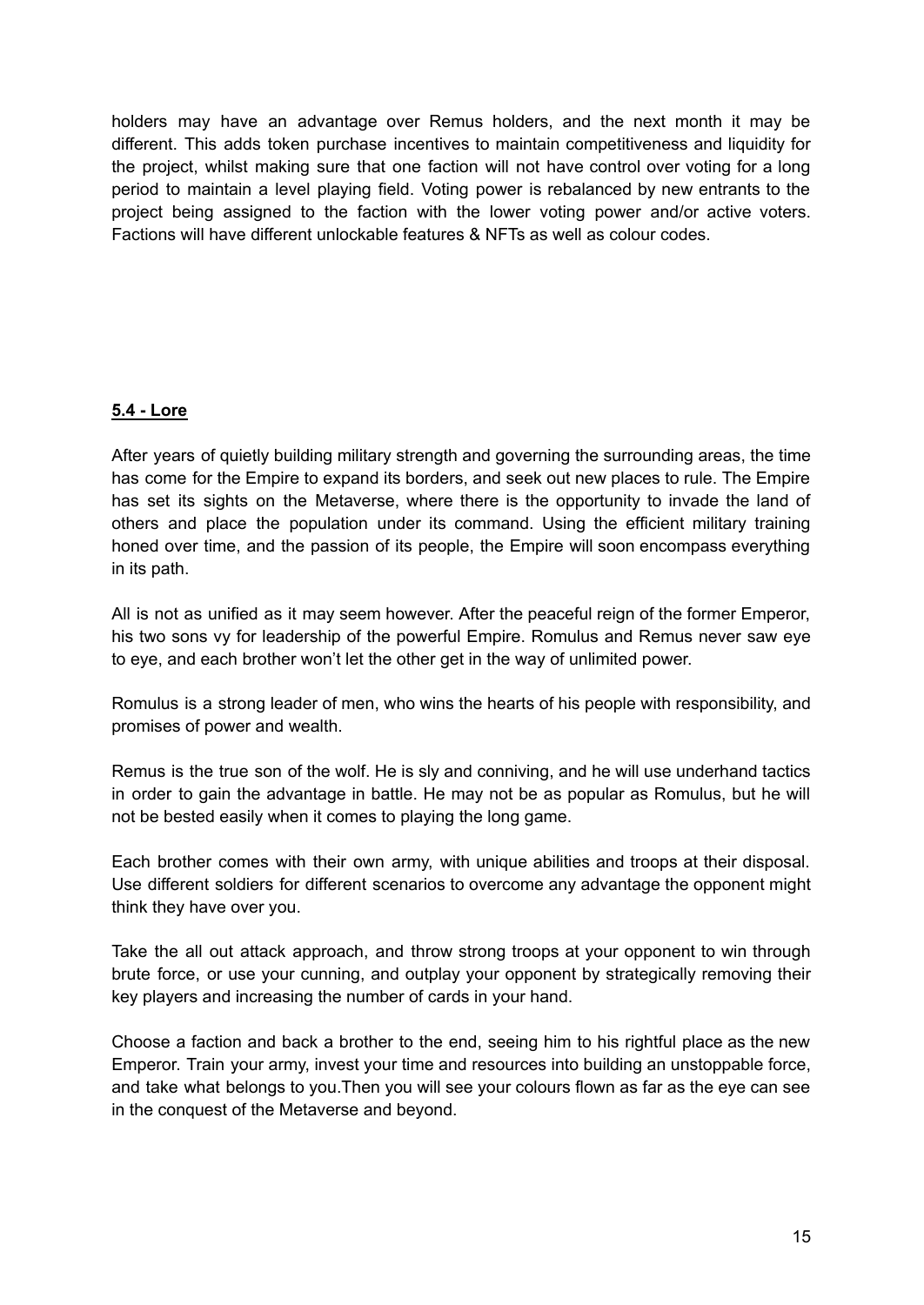#### **5.5 - Trading Card ideas/themes**

Each faction has a finite deck, featuring a certain number of cards in total. There are multiples of every card except the named soldiers and Heroes. When playing a game, the player will choose a "Legion" of a total of 30 cards, and their hand is randomly assigned 15 cards from their Legion. All players will start with at least one of every regular card, plus a basic version of the faction leader. Boosts are available by purchasing them as NFTs, this will increase damage/abilities by a certain percentage, as well as give strong perks to apply as an advantage in battle.

Unique soldier cards can only be purchased as NFTs, as well as higher level "shiny" versions that have stronger perks and higher strength, as well as giving the player bragging rights.

Players can purchase packs of a certain amount of cards which guarantees them at least one shiny or unique card.

#### **5.6 - Wearables & No Soldier Left Behind**

Upon promotion through the Empire's ranks soldiers will receive a wearable reflecting their achievement and loyalty. This standard armor can be upgraded, collected & changed at will. Armor, from any rank, will be available to purchase, however for every rank below a soldier is to the wearable/armor they would like to purchase, the premium increases by 100%.

For example, a Bannerman purchases a rare item of Armor in their rank. This costs them 0.5 ETH or VEMP equivalent. A member of the Legion can also purchase this same armor, however this will cost them 1 ETH or VEMP equivalent. This stacks the higher somebody tries to buy outside of their rank.

In the spirit of fair game and equality among all, as mentioned in section 1.3, the Empire is a DDAO and so democracy rules free. Monetary limitations are only enforced where bots that would do us harm could influence and corrupt our new democratic society & equal voting system.

The Empire rewards loyalty above all, and loyalty will never just come from those with money, the Empire is built by the people for the people and so we will hear applications for increases in rank from any soldier who believes they have been loyal & contributed to the success of the Empire No matter whether that contribution was up to a specified monetary level or not.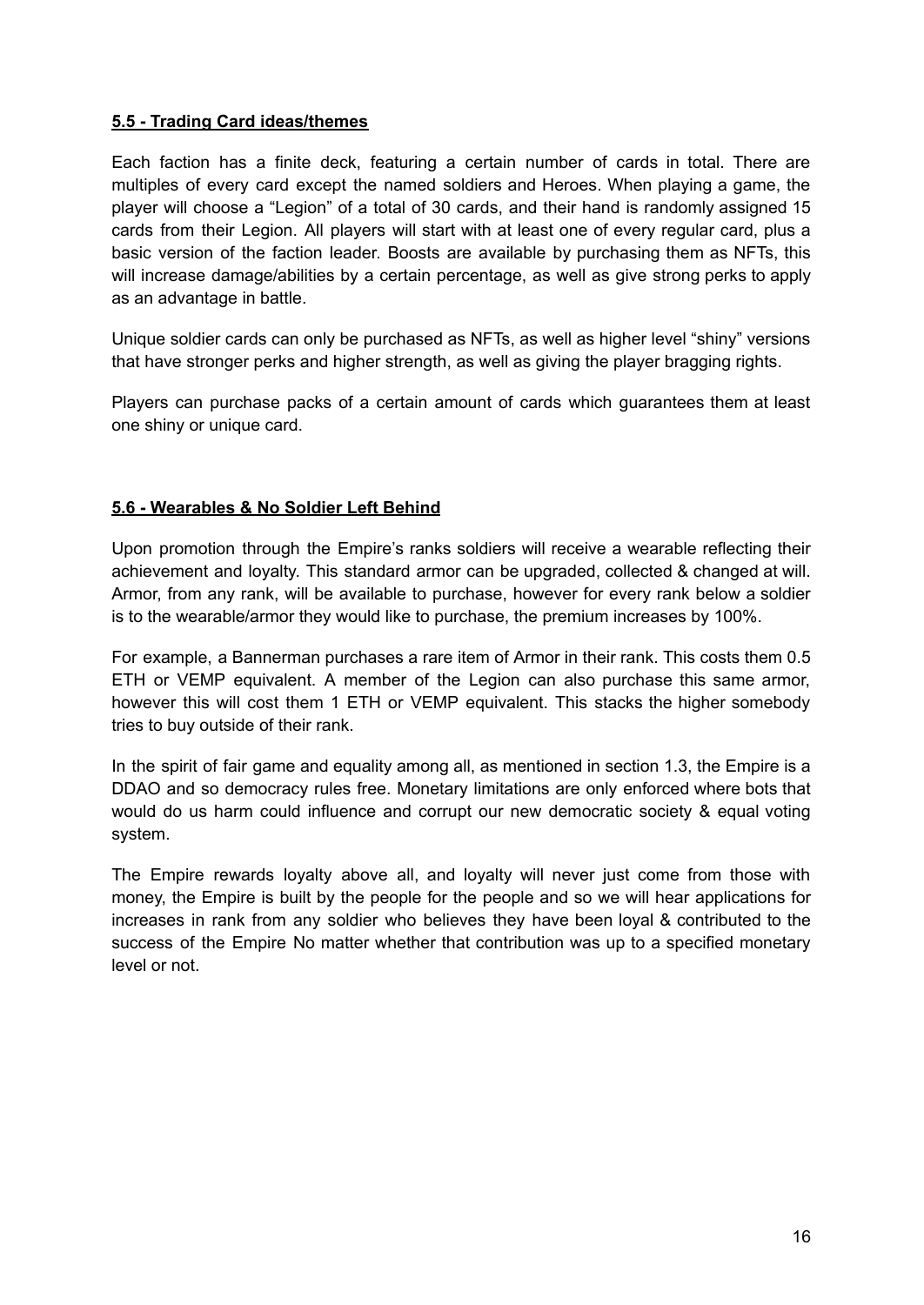## **Card Proof of Concept**

| <b>Romulus Troops</b> |                 |                  | <b>Remus Troops</b>                                                                                                                                                     |                 |                 |                  |                                                                                                                                                                          |
|-----------------------|-----------------|------------------|-------------------------------------------------------------------------------------------------------------------------------------------------------------------------|-----------------|-----------------|------------------|--------------------------------------------------------------------------------------------------------------------------------------------------------------------------|
| <b>Name</b>           | <b>Strength</b> | <b>Class</b>     | <b>Ability</b>                                                                                                                                                          | <b>Name</b>     | <b>Strength</b> | <b>Class</b>     | <b>Ability</b>                                                                                                                                                           |
| <b>Barbarians</b>     | $\mathbf{1}$    | Light<br>Soldier | <b>Wild</b><br><b>Animals:</b><br>$\mathbf{1}$<br>Remove<br>Strength<br>from<br>your<br>opponent's<br>Light<br>Soldier<br>for<br>class<br>each<br>Barbarian in<br>play. | Villagers       | $\mathbf{1}$    | Light<br>Soldier | No ability.                                                                                                                                                              |
| Light Infantry        | 1               | Light<br>Soldier | <b>Morale</b><br>Boost: For<br>every<br>light<br>infantry<br>card in play,<br>double their<br>strength                                                                  | Auxiliary       | $\overline{2}$  | Light<br>Soldier | <b>Expendable:</b><br>When an Auxiliary<br>card is burned or<br>discarded,<br>you<br>can replace it with<br>previously<br>a<br>discarded<br>Auxiliary once per<br>round. |
| Triarii               | $\overline{2}$  | Light<br>Soldier | No ability                                                                                                                                                              | Hastati         | $\overline{2}$  | Light<br>Soldier | No ability.                                                                                                                                                              |
| Archer                | 3               | Ranged           | Volley:<br>When<br>you<br>play<br>the<br>archer card,<br>all<br>other<br>archers<br>from<br>your<br>hand<br>get<br>played<br>automaticall<br>у.                         | Crossbowm<br>an | 3               | Range<br>d       | Efficiency: add 1<br>strength for each<br>infantry<br>enemy<br>Doesn't<br>card.<br>stack.                                                                                |
| Javelins              | 3               | Ranged           | Pila: When<br>you play a<br>javelin card,<br>remove an<br>opponent's<br>card of your<br>choice,<br>lower<br>or<br>equal to the<br>strength of<br>Javelin<br>3.          | Slingers        | 2               | Range<br>d       | A Stone's Throw:<br>the<br>Remove<br>weakest<br>enemy<br>card and put it into<br>their discard pile.                                                                     |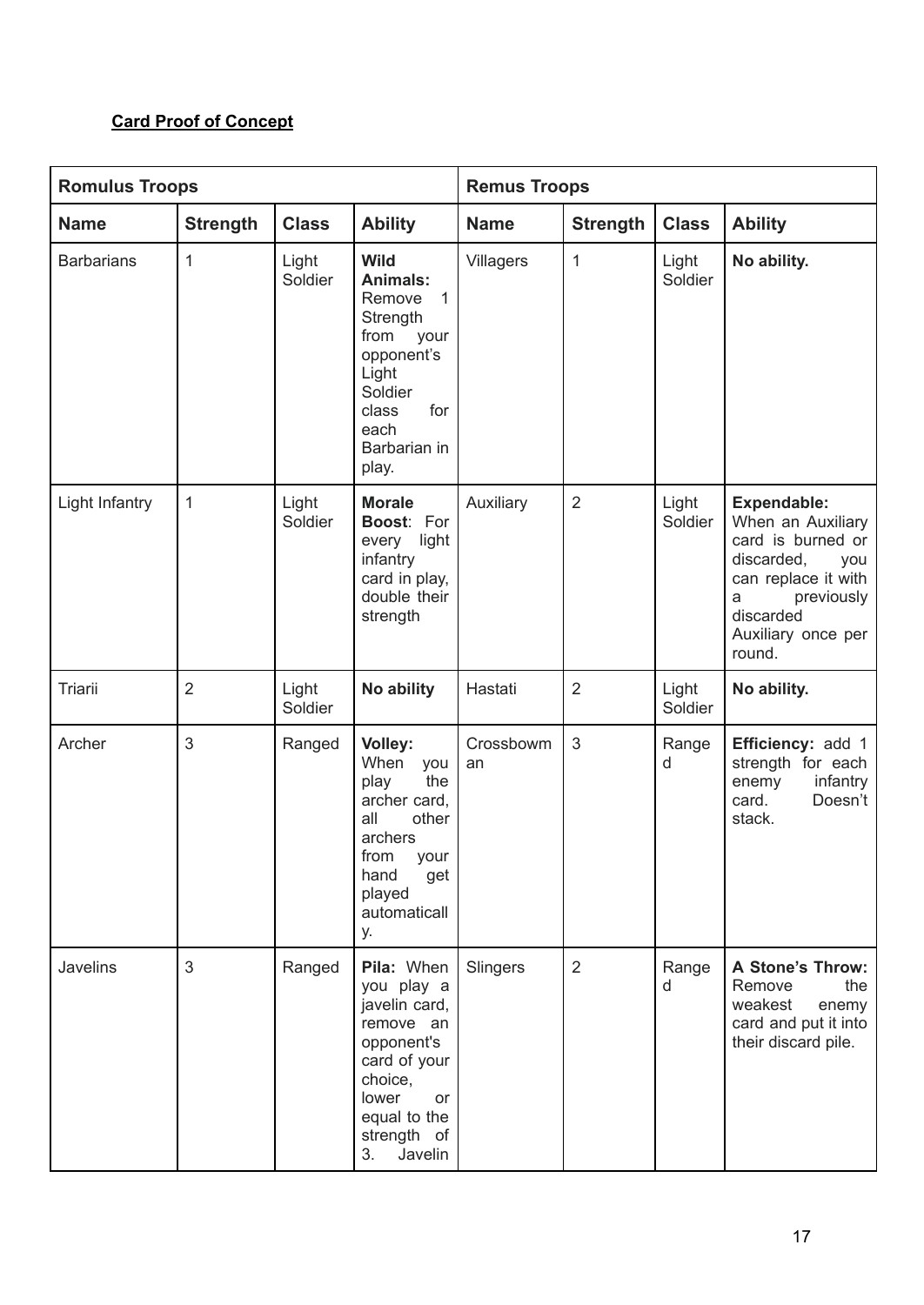|                      |                |                   | card is then<br>burned and<br>removed<br>from play.                                                                                           |                            |                 |                      |                                                                                                                                                                                   |
|----------------------|----------------|-------------------|-----------------------------------------------------------------------------------------------------------------------------------------------|----------------------------|-----------------|----------------------|-----------------------------------------------------------------------------------------------------------------------------------------------------------------------------------|
| Mounted<br>Archer    | 3              | Ranged            | No ability.                                                                                                                                   | Legionnaire                | $\mathfrak{S}$  | Heavy<br>Soldier     | <b>The</b><br><b>Machine:</b><br>Double<br>strength<br>other<br>for<br>each<br>legionnaire card in<br>play.                                                                       |
| Principes            | $\overline{4}$ | Heavy<br>Soldier  | No ability.                                                                                                                                   | Mercenary                  | 4               | Heavy<br>Soldier     | <b>Bought and Paid</b><br>For: If still active<br>after<br>winning<br>a a<br>round,<br>the card<br>the<br>remains<br>on<br>board<br>playing<br>the<br>during<br>following round.  |
| Tortuga              | $\overline{4}$ | Heavy<br>Soldier  | Impenetrab<br>le<br><b>Fortress:</b><br>Tortuga are<br>ignored<br>by<br>card<br>any<br>that<br>would<br>either burn<br>discard<br>or<br>them. | Speculatore<br>$\mathbb S$ | $\overline{2}$  | Scout                | <b>Eagle</b><br>Vision:<br>Choose<br>card<br>a<br>from your discard<br>pile and put it back<br>in your hand.                                                                      |
| <b>Cavalry Scout</b> | $\overline{2}$ | Scout             | <b>Eyes</b><br>on<br>the Prize:<br>Choose two<br>cards from<br>your<br>opponent's<br>hand<br>and<br>look<br>at<br>them.                       | Equites                    | 3               | Mount<br>ed<br>Troop | No ability.                                                                                                                                                                       |
| <b>Heavy Cavalry</b> | 5              | Mounte<br>d Troop | Rout: Half<br>the strength<br>of<br>all<br>Auxiliary or<br>light infantry<br>cards.                                                           | Cataphract                 | $6\phantom{1}6$ | Mount<br>ed<br>Troop | No ability.                                                                                                                                                                       |
| Aristocrat           | $\mathbf 0$    | Politicia<br>n    | Diplomat:<br>Pick a card<br>out of your<br>deck<br>and<br>it<br>in<br>put<br>hand.<br>your<br>Your<br>opponent                                | Magistrate                 | $\mathbf 0$     | Politici<br>an       | <b>Swaying</b><br>the<br>Crowd:<br>Choose<br>opponent's<br>an<br>at random<br>card<br>their<br>hand<br>from<br>they<br>must<br>and<br>play that card on<br>next<br>their<br>turn. |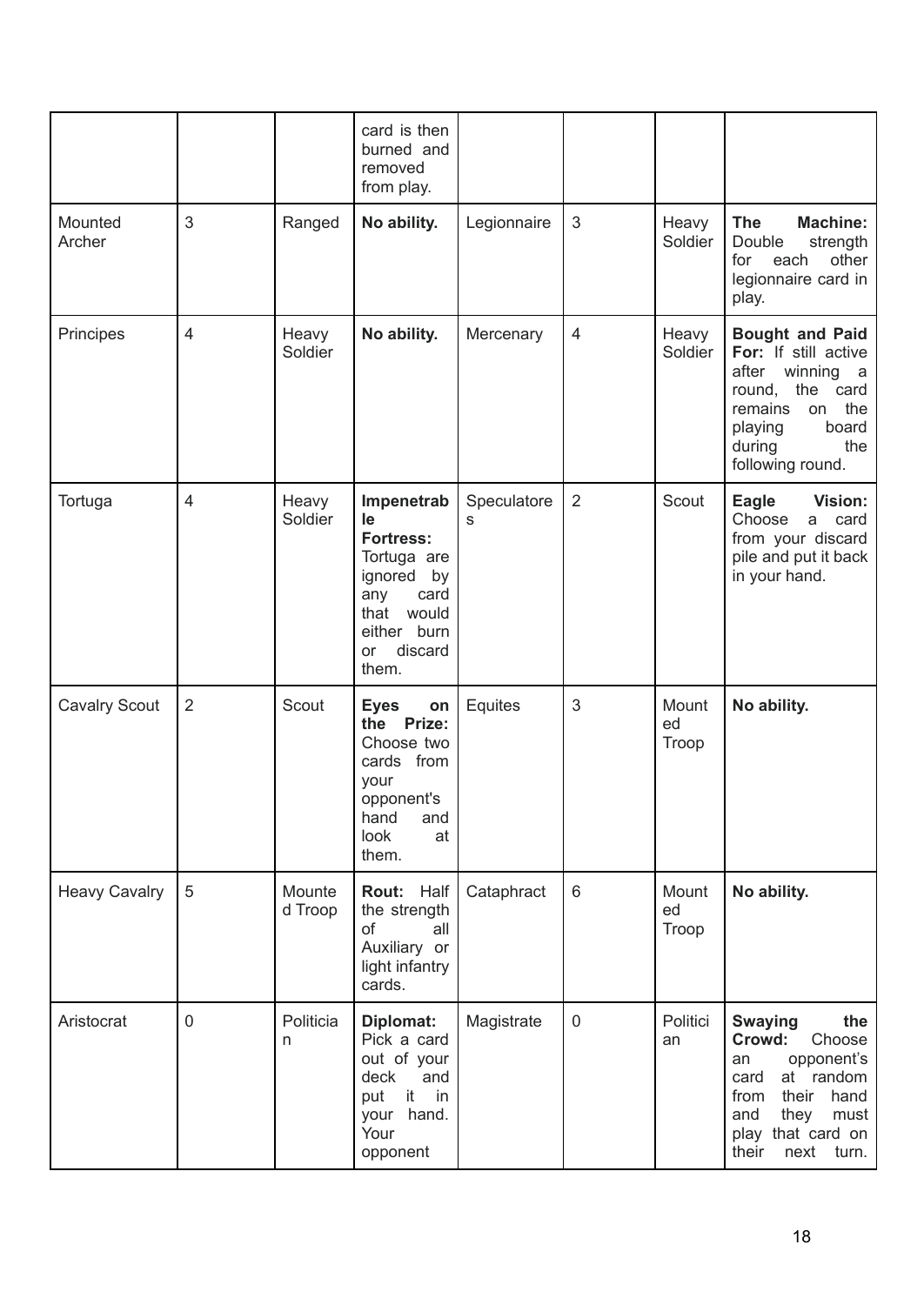|               |                |                | see<br>may<br>the chosen<br>card.                                                                                                       |                |                |                | You cannot look at<br>the cards.                                                                                              |
|---------------|----------------|----------------|-----------------------------------------------------------------------------------------------------------------------------------------|----------------|----------------|----------------|-------------------------------------------------------------------------------------------------------------------------------|
| The Senate    | $\overline{0}$ | Politicia<br>n | Man of the<br>People:<br>Play on top<br>of any other<br>card/group<br>of the same<br>to<br>card<br>double their<br>overall<br>strength. | Imperator      | $\overline{0}$ | Politici<br>an | <b>Ruthless Tactics:</b><br>Choose a class,<br>the<br>halve<br>and<br>overall strength of<br>that class for your<br>opponent. |
| Hero: Romulus | 10             | Hero           | Our<br><b>Fearless</b><br>Leader:<br><b>Impervious</b><br>to all status<br>effects and<br>abilities.                                    | Hero:<br>Remus | 10             | Hero           | Son of the Wolf:<br>Choose any card<br>your<br>on<br>board<br>opponent's<br>and burn it.                                      |